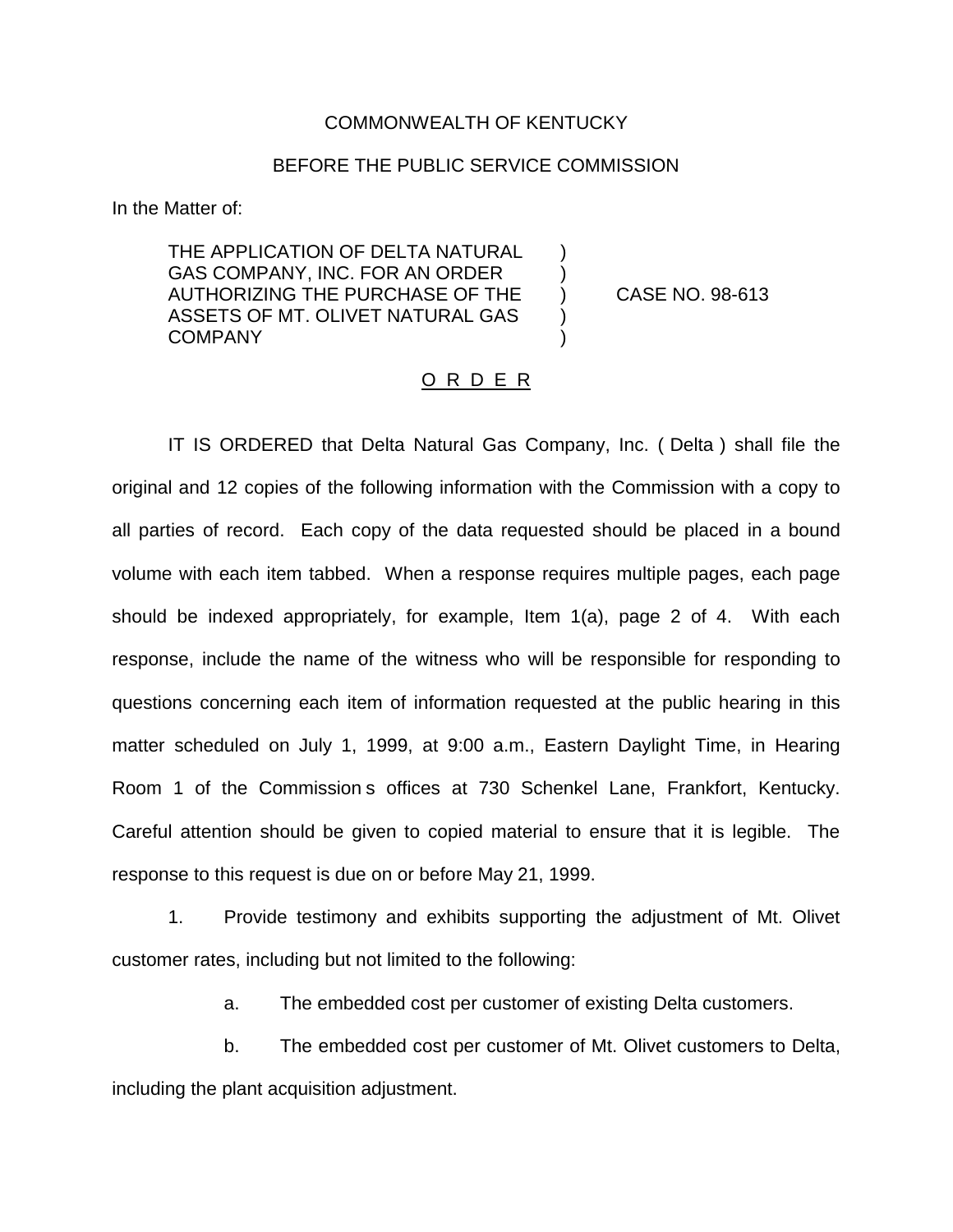c. The estimated total cost per customer of Mt. Olivet customers to Delta, including the plant acquisition adjustment.

d. The total operating costs and cost per existing customer of Delta s existing systems (fully loaded operation and maintenance cost, depreciation, taxes, etc.).

e. The expected costs per Mt. Olivet customer (fully loaded operation and maintenance cost, depreciation, amortization of plant acquisition adjustment, taxes, etc.) for Delta to operate the Mt. Olivet system.

f. The rate of return required on the Mt. Olivet system for Delta to justify its investment in the Mt. Olivet system.

g. A calculation of the estimated total revenue requirement for the Mt. Olivet system, as operated by Delta.

h. A calculation of the estimated total revenue requirement of Delta after including the Mt. Olivet system.

2. Explain why the acquisition of Mt. Olivet is in the best interest of Mt. Olivet customers. Include all expected advantages, such as improved service to customers, improved metering, billing, etc.

3. Explain why the acquisition of Mt. Olivet is in the best interest of Delta customers.

IT IS FURTHER ORDERED that the procedural schedule set forth in Appendix A shall be followed in this case.

-2-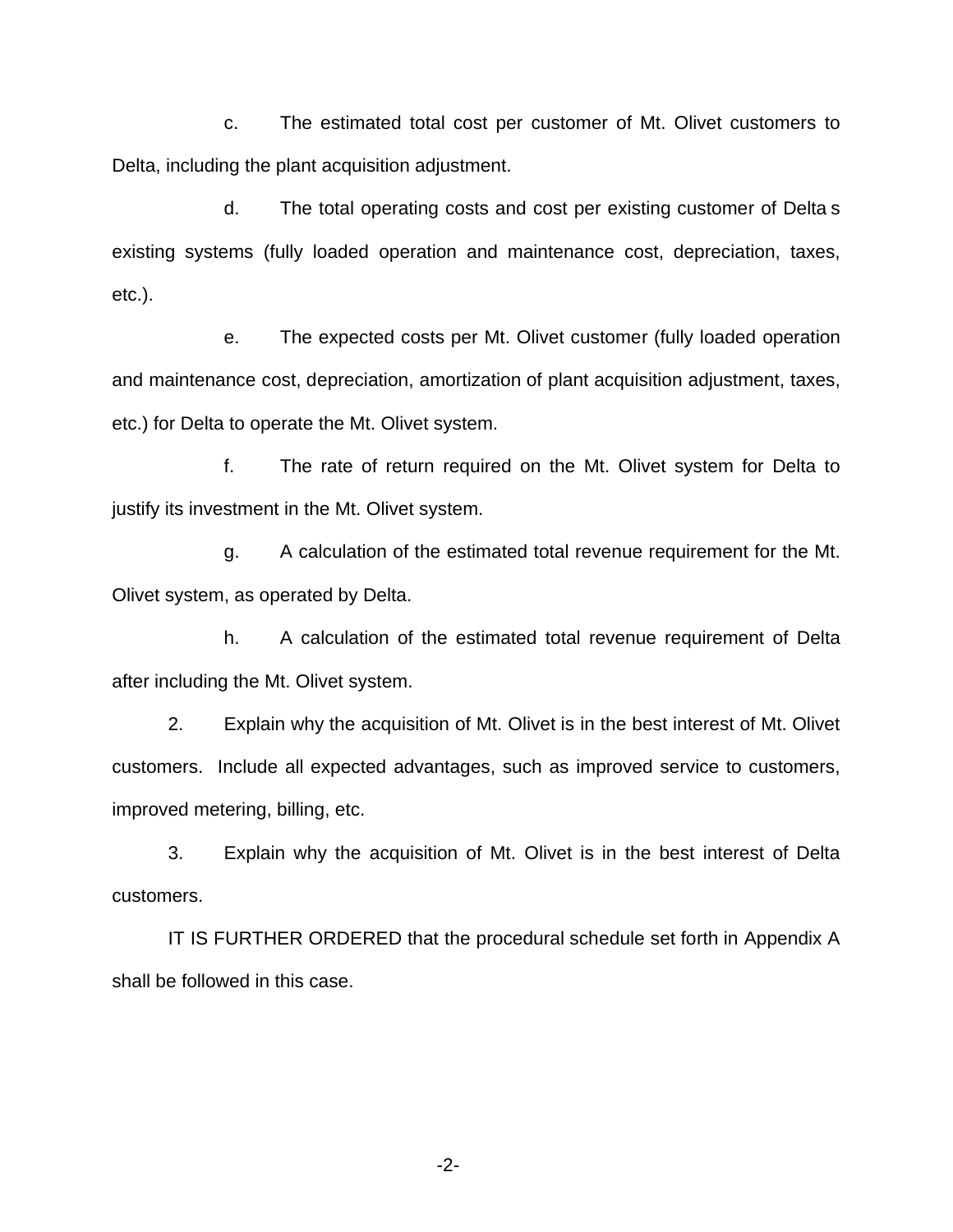Done at Frankfort, Kentucky, this 11<sup>th</sup> day of May, 1999.

By the Commission

ATTEST:

Executive Director

\_\_\_\_\_\_\_\_\_\_\_\_\_\_\_\_\_\_\_\_\_\_\_\_\_\_\_